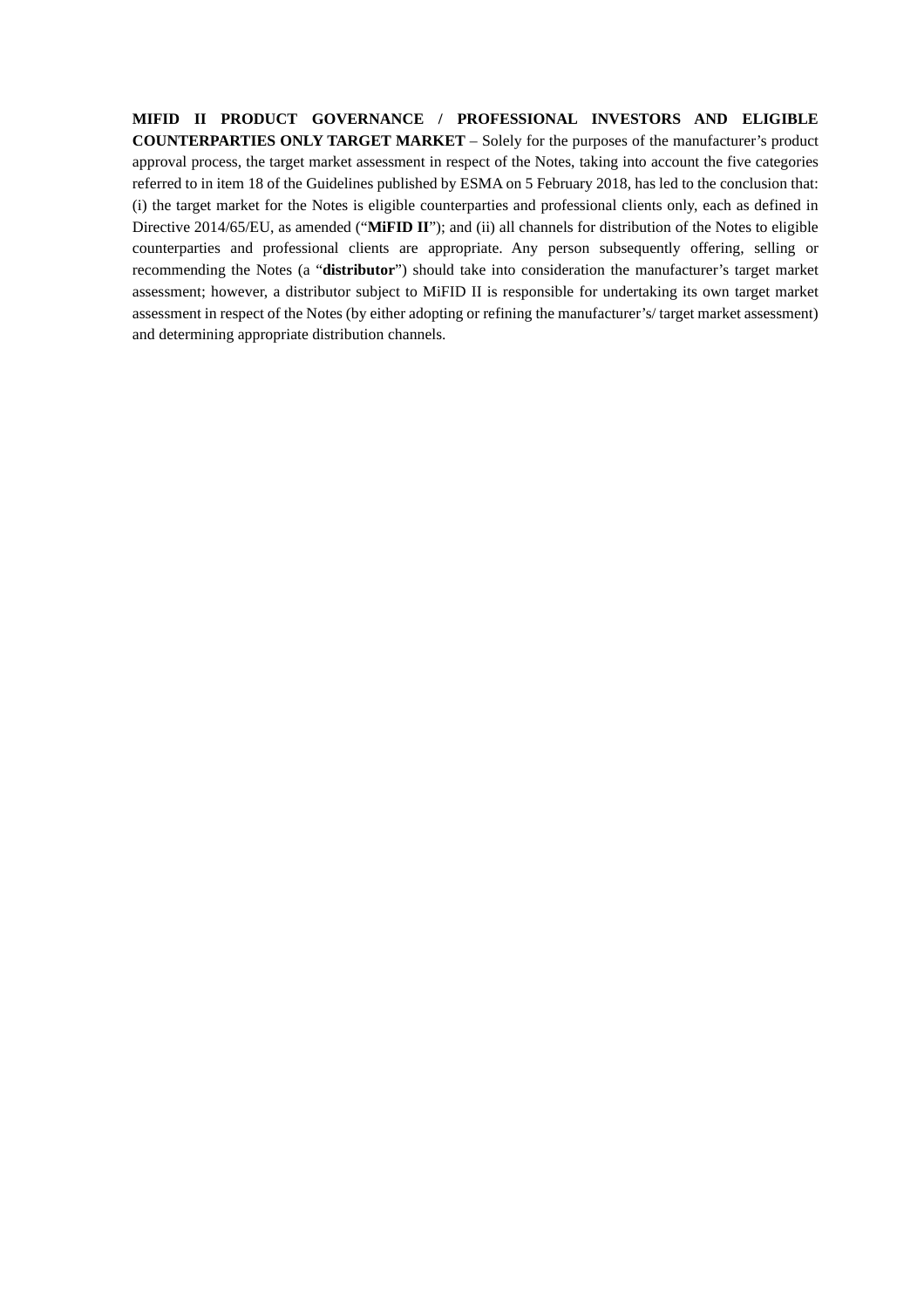**Final Terms dated 30 December 2020**



## **BPCE**

## **Legal Entity Identifier (LEI): 9695005MSX1OYEMGDF46**

Euro 40,000,000,000 Euro Medium Term Note Programme for the issue of Notes

**SERIES NO: 2020-55 TRANCHE NO: 1 JPY 15,000,000,000 0.156 per cent. Fixed Rate Senior Preferred Notes due January 2026 (the "Notes")**

**NATIXIS**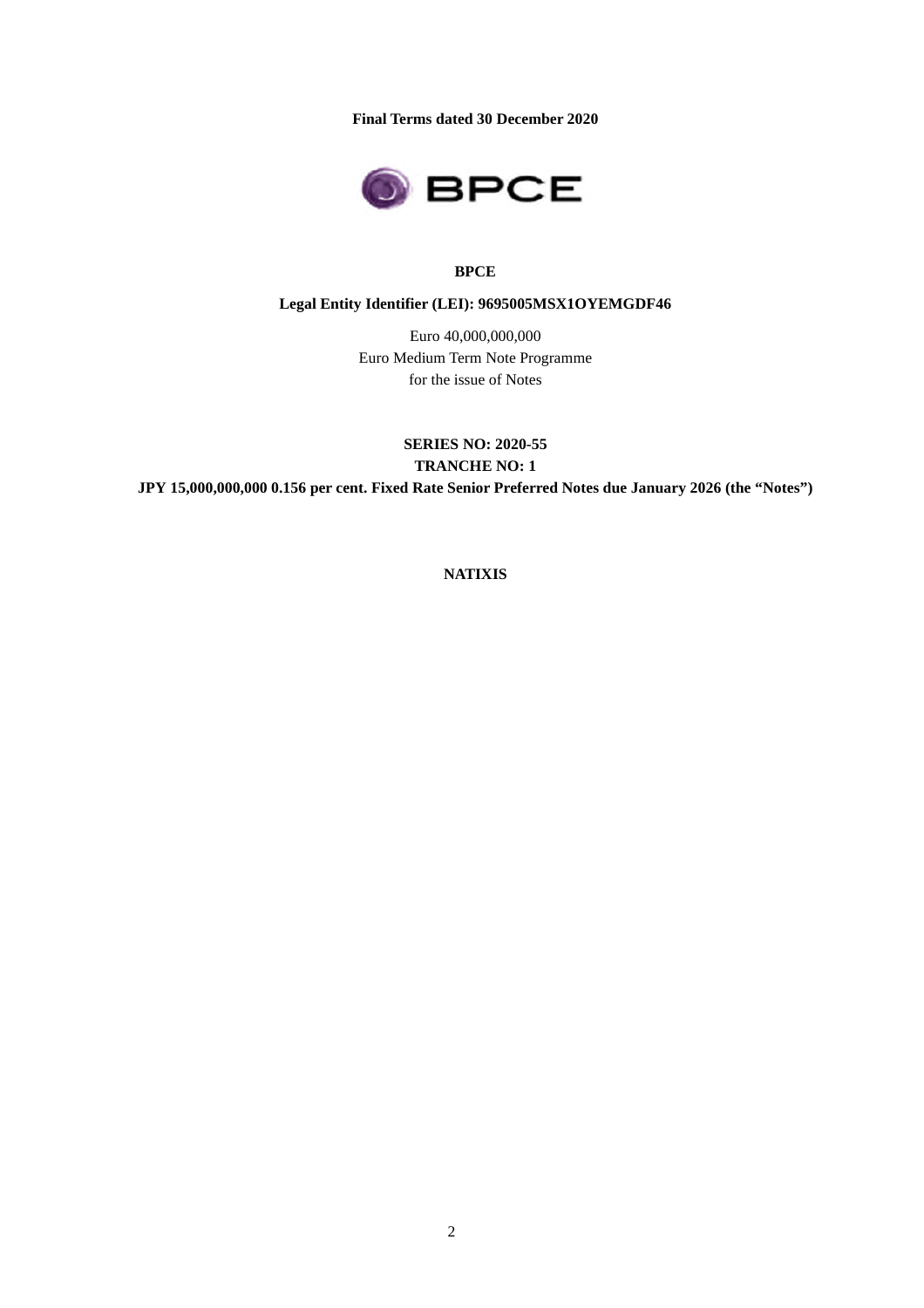#### **PART A – CONTRACTUAL TERMS**

Terms used herein shall be deemed to be defined as such for the purposes of the Conditions (the "**Conditions**") set forth in the base prospectus dated 20 November 2020 which received approval number 20-564 from the *Autorité des marchés financiers* (the "**AMF**") on 20 November 2020 (the "**Base Prospectus**") and the supplement to the Base Prospectus dated 8 December 2020 which received approval number n°20-587 from the AMF (the "**Supplement**"), which together constitute a base prospectus for the purposes of the Prospectus Regulation.

This document constitutes the Final Terms of the Notes described herein for the purposes of the Prospectus Regulation and must be read in conjunction with such Base Prospectus as so supplemented in order to obtain all the relevant information. The Base Prospectus and the Supplements are available for viewing at the office of the Fiscal Agent or each of the Paying Agents and on the website of the AMF (www.amf-france.org) and copies may be obtained from BPCE, 50 avenue Pierre Mendès-France, 75013 Paris, France.

| 1            | Issuer:                                       | <b>BPCE</b>                                                                                        |  |
|--------------|-----------------------------------------------|----------------------------------------------------------------------------------------------------|--|
| $\mathbf{2}$ | Series Number:<br>(i)                         | 2020-55                                                                                            |  |
|              | Tranche Number:<br>(ii)                       | $\mathbf{1}$                                                                                       |  |
|              | (iii) Date on which the Notes become          |                                                                                                    |  |
|              | fungible:                                     | Not Applicable                                                                                     |  |
| 3            | Specified Currency or Currencies:             | Japanese Yen ("JPY")                                                                               |  |
| 4            | <b>Aggregate Nominal Amount:</b>              |                                                                                                    |  |
|              | Series:<br>(i)                                | JPY 15,000,000,000                                                                                 |  |
|              | Tranche:<br>(ii)                              | JPY 15,000,000,000                                                                                 |  |
| 5            | <b>Issue Price:</b>                           | 100.00 per cent. of the Aggregate Nominal Amount                                                   |  |
| 6            | Specified Denomination(s):                    | JPY 100,000,000                                                                                    |  |
| 7            | <b>Issue Date:</b><br>(i)                     | 4 January 2021                                                                                     |  |
|              | <b>Interest Commencement Date:</b><br>(ii)    | <b>Issue Date</b>                                                                                  |  |
| 8            | <b>Interest Basis:</b>                        | 0.156 per cent. Fixed Rate                                                                         |  |
|              |                                               | (further particulars specified below)                                                              |  |
| 9            | <b>Maturity Date:</b>                         | 5 January 2026                                                                                     |  |
| 10           | <b>Redemption Basis:</b>                      | Subject to any purchase and cancellation or early<br>redemption, the Notes will be redeemed on the |  |
|              |                                               | Maturity Date at 100.00 per cent. of their nominal<br>amount                                       |  |
| 11           | Change of Interest Basis:                     | Not Applicable                                                                                     |  |
|              |                                               |                                                                                                    |  |
| 12           | Put/Call Options:                             | Not Applicable                                                                                     |  |
| 13           | <b>Status of the Notes:</b><br>(i)            | <b>Senior Preferred Notes</b>                                                                      |  |
|              | Dates of the corporate authorisations<br>(ii) |                                                                                                    |  |
|              | for issuance of Notes obtained:               | Decision of the <i>Directoire</i> of the Issuer dated                                              |  |
|              |                                               | 24 March 2020 and decision of Mr. Jean-Philippe                                                    |  |
|              |                                               | Berthaut, Head of Group Funding of the Issuer, dated                                               |  |

16 December 2020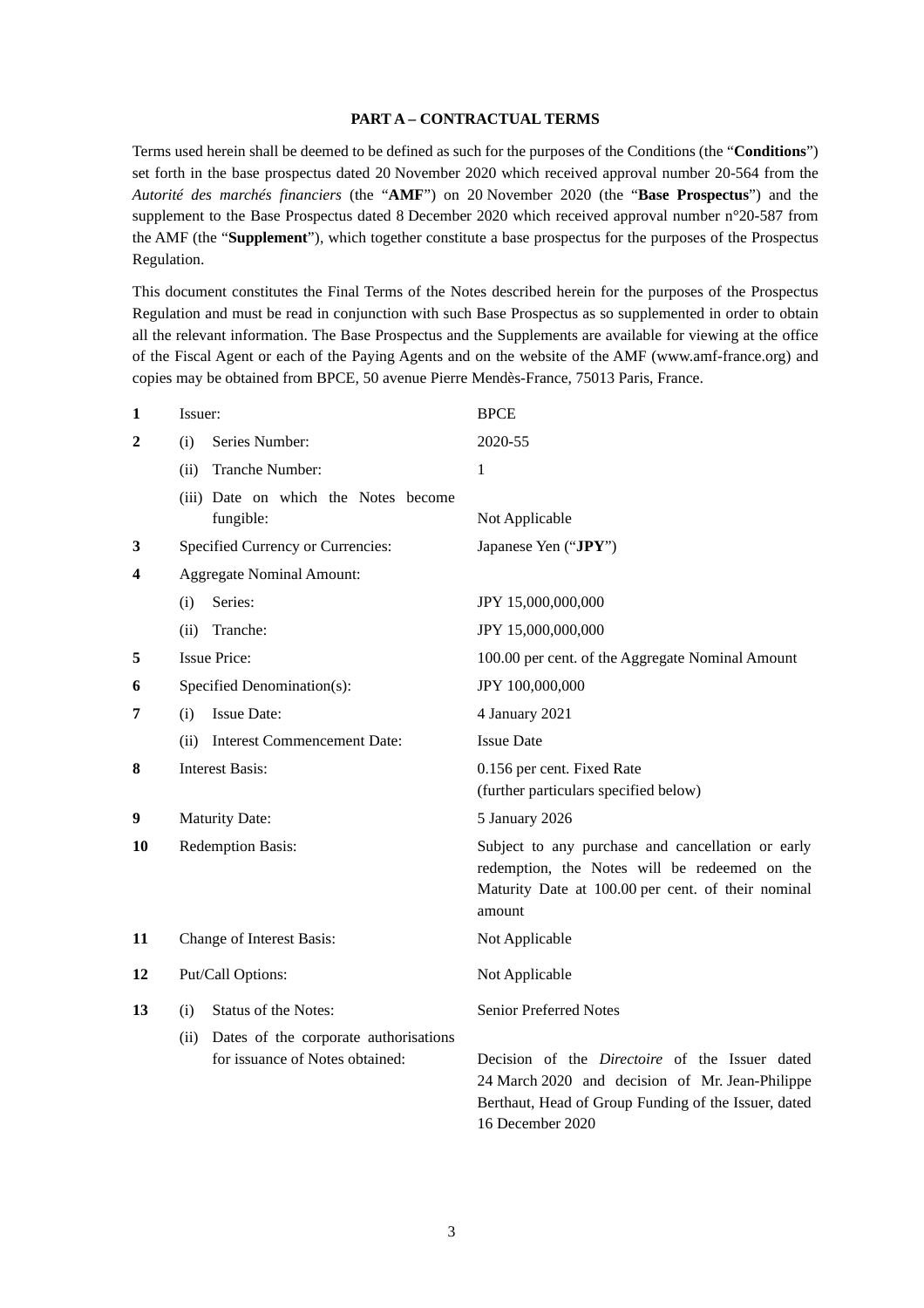# **PROVISIONS RELATING TO INTEREST (IF ANY) PAYABLE**

| 14                  | <b>Fixed Rate Note Provisions</b>                                                                                       | Applicable                                                                                                                                                                                 |  |
|---------------------|-------------------------------------------------------------------------------------------------------------------------|--------------------------------------------------------------------------------------------------------------------------------------------------------------------------------------------|--|
|                     | Rate of Interest:<br>(i)                                                                                                | 0.156 per cent. <i>per annum</i> payable semi-annually in<br>arrear on each Interest Payment Date                                                                                          |  |
|                     | <b>Interest Payment Dates:</b><br>(ii)                                                                                  | 4 January and 4 July in each year, commencing on<br>4 July 2021 up to, and including, the Maturity Date,<br>subject to the Broken Amount specified in<br>paragraph (iv) below              |  |
|                     | (iii) Fixed Coupon Amount:                                                                                              | JPY 78,000 per Note of JPY 100,000,000 Specified<br>Denomination                                                                                                                           |  |
| (iv) Broken Amount: |                                                                                                                         | There will be a last long coupon of JPY 78,433 per<br>Note of JPY 100,000,000, for the Interest Accrual<br>Period commencing on 4 July 2025 and ending on the<br>Maturity Date (included). |  |
|                     | Day Count Fraction:<br>(v)                                                                                              | 30/360, Unadjusted                                                                                                                                                                         |  |
|                     | (vi) Resettable:                                                                                                        | Not Applicable                                                                                                                                                                             |  |
|                     | (vii) Determination Dates:                                                                                              | Not Applicable                                                                                                                                                                             |  |
|                     | (viii) Business Day Convention:                                                                                         | Modified Following Business Day Convention                                                                                                                                                 |  |
|                     | (ix) Party responsible<br>for<br>calculating<br>Interest Amounts (if not the Calculation                                |                                                                                                                                                                                            |  |
|                     | Agent):                                                                                                                 | Not Applicable                                                                                                                                                                             |  |
|                     | Payments on Non-Business Days<br>(x)                                                                                    | As per Conditions                                                                                                                                                                          |  |
| 15                  | <b>Floating Rate Note Provisions</b>                                                                                    | Not Applicable                                                                                                                                                                             |  |
| 16<br>17            | Zero Coupon Note Provisions<br><b>Inflation Linked Interest Note Provisions</b>                                         | Not Applicable<br>Not Applicable                                                                                                                                                           |  |
|                     |                                                                                                                         |                                                                                                                                                                                            |  |
|                     | PROVISIONS RELATING TO REDEMPTION                                                                                       |                                                                                                                                                                                            |  |
| 18                  | Call Option                                                                                                             | Not Applicable                                                                                                                                                                             |  |
| 19                  | Put Option                                                                                                              | Not Applicable                                                                                                                                                                             |  |
| 20                  | MREL/TLAC Disqualification Event Call<br>Option:                                                                        | Applicable                                                                                                                                                                                 |  |
| 21                  | Final Redemption Amount of each Note:                                                                                   | JPY 100,000,000 per Note of JPY 100,000,000<br>Specified Denomination                                                                                                                      |  |
| 22                  | <b>Inflation Linked Notes - Provisions relating</b><br>to the Final Redemption Amount:                                  | Not Applicable                                                                                                                                                                             |  |
| 23                  | Early Redemption Amount                                                                                                 |                                                                                                                                                                                            |  |
|                     | Early Redemption Amount(s) of each<br>(i)<br>Senior Note payable on redemption<br>of<br>the<br>upon<br>occurrence<br>an |                                                                                                                                                                                            |  |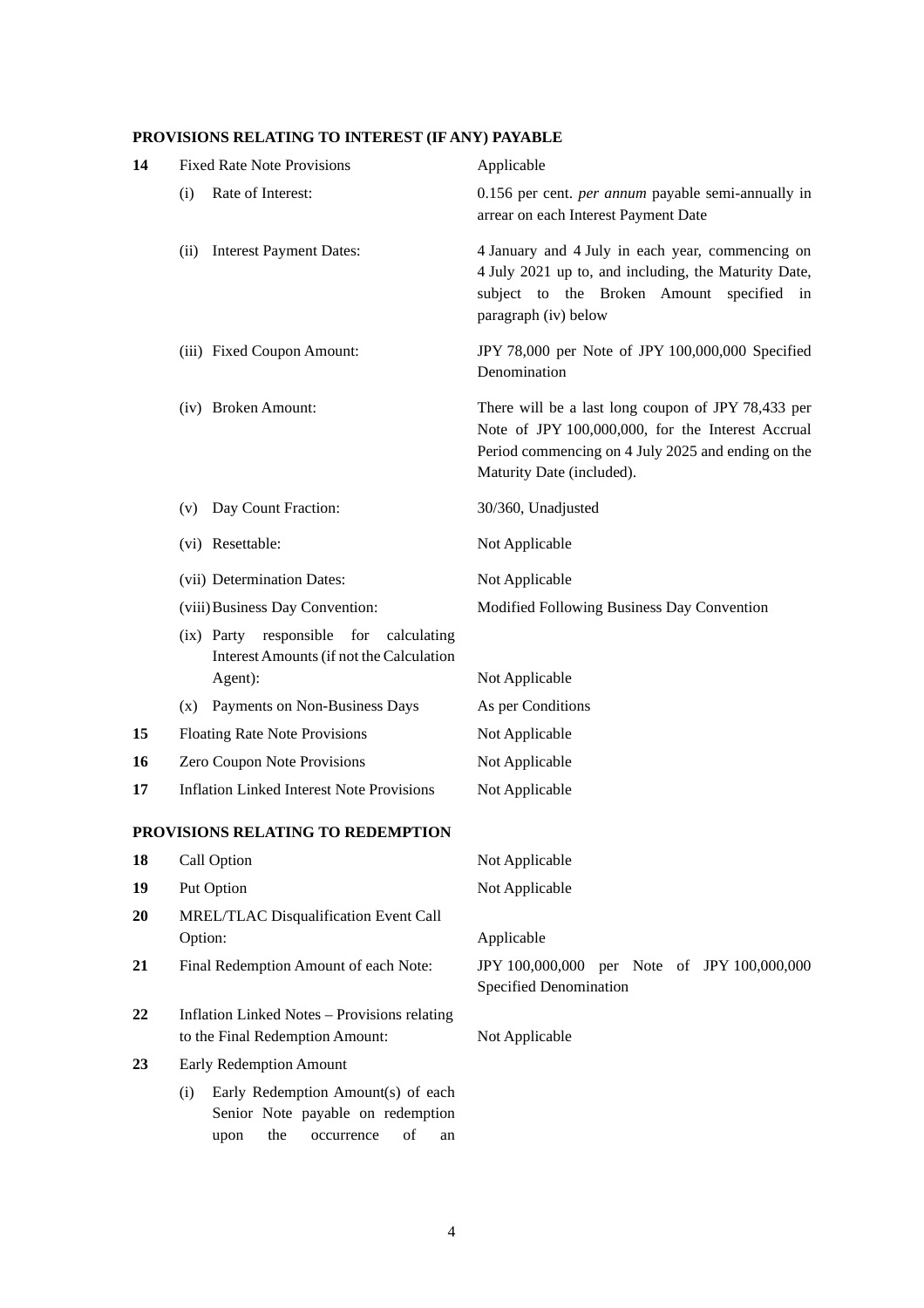MREL/TLAC Disqualification Event (Condition 6(g)), if applicable, a Withholding Tax Event (Condition 6(i)(i)), a Gross-Up Event (Condition 6(i)(ii)) or for Illegality

- (ii) Early Redemption Amount(s) of each Subordinated Note payable on redemption upon the occurrence of a Capital Event (Condition 6(h), a Withholding Tax Event (Condition  $6(i)(i)$ , a Gross-Up Event (Condition  $6(i)(ii)$  or a Tax Deductibility Event (Condition 6(i)(iii)): Not Applicable
- (iii) Redemption for taxation reasons permitted on days others than Interest Payment Dates (Condition 6(i)): Yes
- (iv) Unmatured Coupons to become void upon early redemption (Materialised Bearer Notes only) (Condition 7(f)): Not Applicable

#### **GENERAL PROVISIONS APPLICABLE TO THE NOTES**

| 24 | Form of Notes:                                                                                                          | <b>Dematerialised Notes</b> |
|----|-------------------------------------------------------------------------------------------------------------------------|-----------------------------|
|    | Form of Dematerialised Notes:<br>(i)                                                                                    | Bearer form (au porteur)    |
|    | <b>Registration Agent:</b><br>(ii)                                                                                      | Not Applicable              |
|    | (iii) Temporary Global Certificate:                                                                                     | Not Applicable              |
|    | (iv) Applicable TEFRA exemption:                                                                                        | Not Applicable              |
| 25 | <b>Financial Centres:</b>                                                                                               | TARGET, London, Tokyo       |
| 26 | Talons for future Coupons or Receipts to be<br>attached to Definitive Notes (and dates on<br>which such Talons mature): | Not Applicable              |
| 27 | Details relating to Instalment Notes: amount<br>of each instalment, date on which each<br>payment is to be made:        | Not Applicable              |
| 28 | Redenomination provisions:                                                                                              | Not Applicable              |
| 29 | Purchase in accordance with applicable<br>French laws and regulations:                                                  | Not Applicable              |
| 30 | Consolidation provisions:                                                                                               | Not Applicable              |

## (Condition 6(l)): JPY 100,000,000 per Note of JPY 100,000,000 Specified Denomination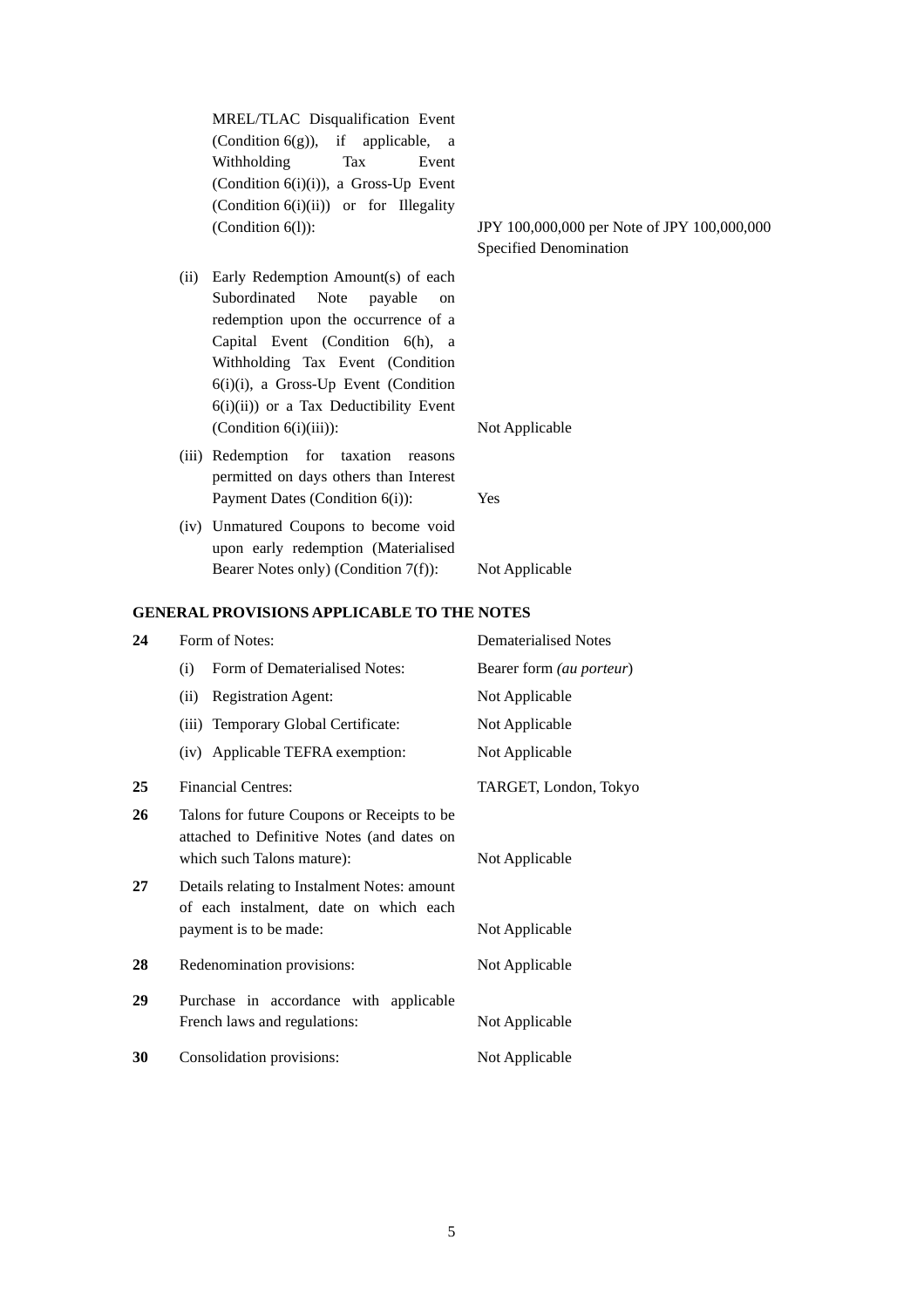| 31 | Meeting and Voting Provisions (Condition)<br>$11$ : | Contractual <i>Masse</i> shall apply.                 |  |
|----|-----------------------------------------------------|-------------------------------------------------------|--|
|    |                                                     | Name and address of the initial Representative:       |  |
|    |                                                     | As per Condition $11(c)$                              |  |
|    |                                                     | Name and address of the alternate Representative:     |  |
|    |                                                     | As per Condition $11(c)$                              |  |
|    |                                                     | The Representative will receive a remuneration of     |  |
|    |                                                     | Euro 2,000 (excluding VAT) per year so long as any of |  |
|    |                                                     | the Notes remains outstanding.                        |  |

## **RESPONSIBILITY**

The Issuer accepts responsibility for the information contained in these Final Terms.

Signed on behalf of BPCE

Duly represented by: ............................................

Jean-Philippe Berthaut, Head of Group Funding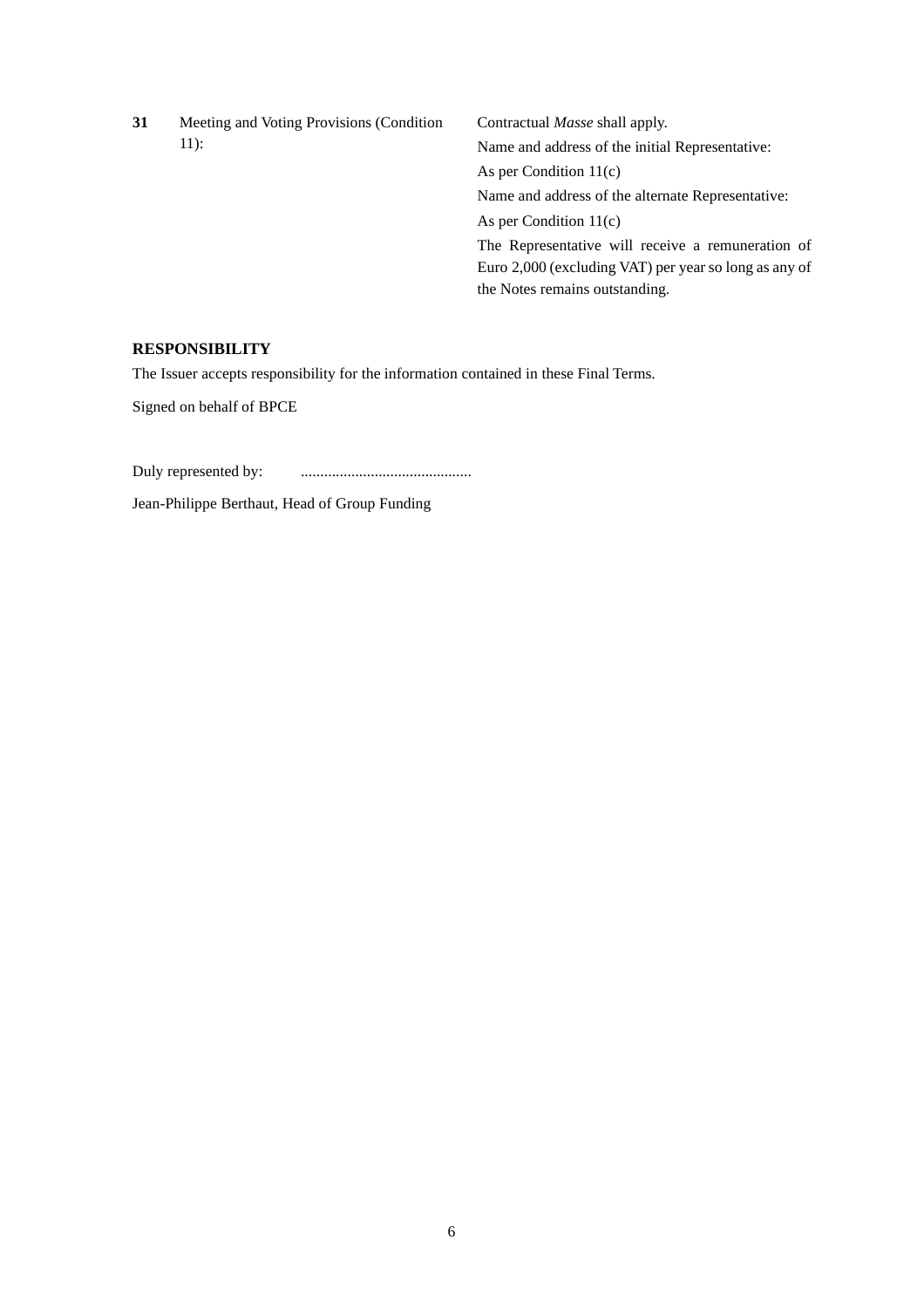## **PART B – OTHER INFORMATION**

## **1 LISTING AND ADMISSION TO TRADING**

| <b>RATINGS</b>                                                        |                                                                                                                  |
|-----------------------------------------------------------------------|------------------------------------------------------------------------------------------------------------------|
| Estimate of total expenses related to<br>(i)<br>admission to trading: | Euro 4,725                                                                                                       |
|                                                                       | behalf) for the Notes to be listed and admitted to trading<br>on Euronext Paris with effect from the Issue Date. |
| Listing and Admission to trading:<br>$\left( i\right)$                | Application has been made by the Issuer (or on its                                                               |

**5 YIELD**

# Ratings: Not Applicable

## **3 INTERESTS OF NATURAL AND LEGAL PERSONS INVOLVED IN THE ISSUE**

Save as discussed in "Subscription and Sale", so far as the Issuer is aware, no person involved in the offer of the Notes has an interest material to the offer.

## **4 REASONS FOR THE OFFER, ESTIMATED NET PROCEEDS AND TOTAL EXPENSES**

|                                                                                 | Reasons for the offer:<br>(i)                               | The net proceeds of the issue of the Notes will be used<br>for the Issuer's general corporate purposes.                |
|---------------------------------------------------------------------------------|-------------------------------------------------------------|------------------------------------------------------------------------------------------------------------------------|
|                                                                                 | Estimated net proceeds:<br>(ii)                             | JPY 15,000,000,000                                                                                                     |
|                                                                                 | (iii) Estimated total expenses:                             | Euro 4,725                                                                                                             |
| 5                                                                               | <b>YIELD</b>                                                |                                                                                                                        |
|                                                                                 | Indication of yield:                                        | 0.156 per cent. per annum                                                                                              |
|                                                                                 |                                                             | The yield is calculated at the Issue Date on the basis of<br>the Issue Price. It is not an indication of future yield. |
| 6                                                                               | <b>OPERATIONAL INFORMATION</b>                              |                                                                                                                        |
|                                                                                 | ISIN:                                                       | FR00140016Z4                                                                                                           |
|                                                                                 | Common Code:                                                | 227708263                                                                                                              |
|                                                                                 | Depositaries:                                               |                                                                                                                        |
|                                                                                 | Euroclear France to act as Central<br>(i)<br>Depositary:    | Yes                                                                                                                    |
|                                                                                 | Common Depositary for Euroclear and<br>(ii)<br>Clearstream: | N <sub>o</sub>                                                                                                         |
| Any clearing system(s) other than Euroclear<br>and Clearstream and the relevant |                                                             |                                                                                                                        |
|                                                                                 | identification number(s):                                   | Not Applicable                                                                                                         |
| Delivery:<br>Names and addresses of additional Paying<br>$Agent(s)$ (if any):   |                                                             | Delivery free of payment                                                                                               |
|                                                                                 |                                                             | Not Applicable                                                                                                         |
| <b>DISTRIBUTION</b><br>7                                                        |                                                             |                                                                                                                        |
|                                                                                 | Method of distribution:<br>(i)                              | Non-syndicated                                                                                                         |
|                                                                                 | If syndicated:<br>(ii)                                      |                                                                                                                        |